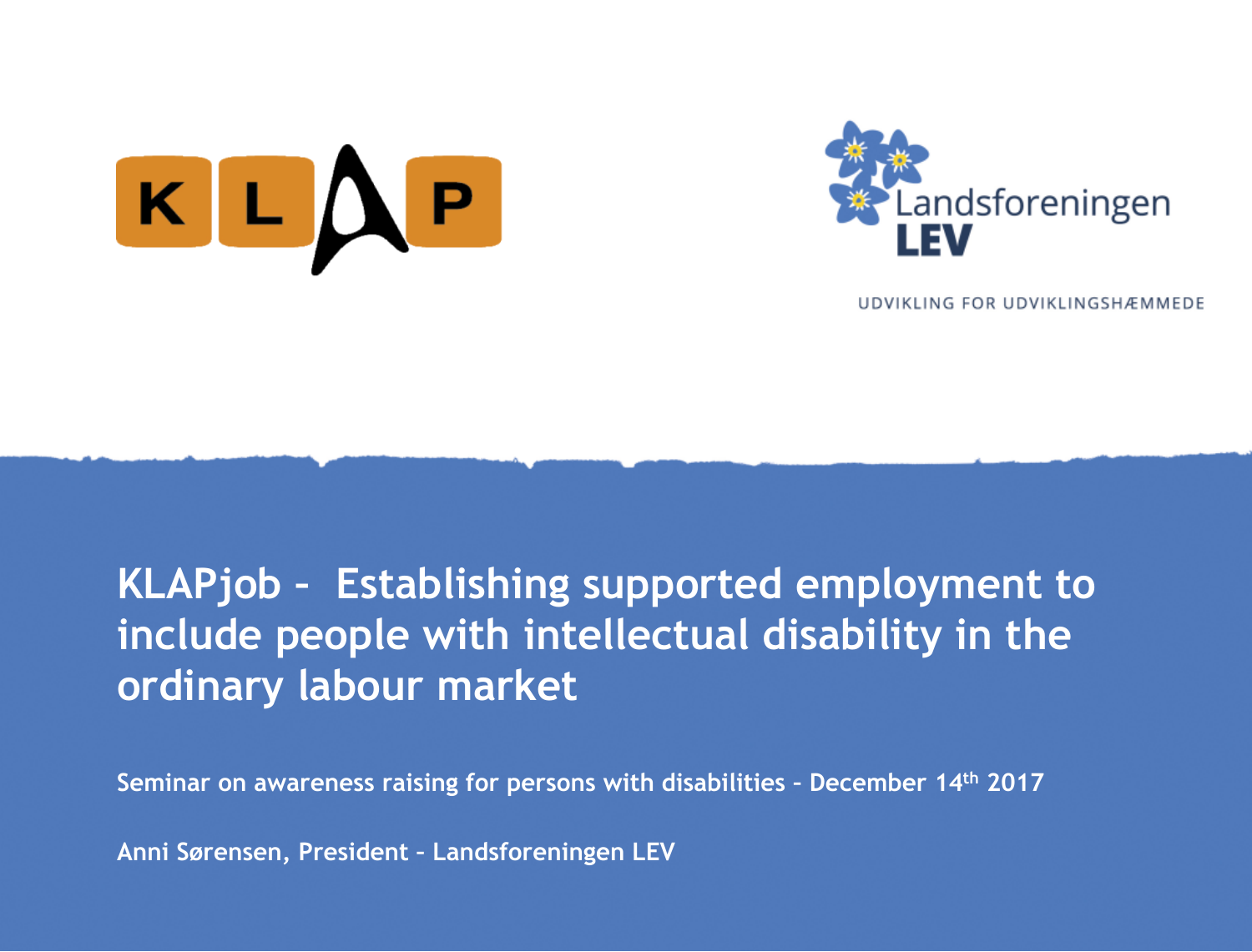

## **LEV – a national association – an NGO**

LEV's mission is to advocate and lobby for the rights and improvement of life of approximately 50.000 people with intellectual disabilities and their relatives in Denmark through:

- Political protection of interests
- Information
- Activities to improve life in general
- Insurance for people with intellectual disabilities

• Running projects such as KLAPjob

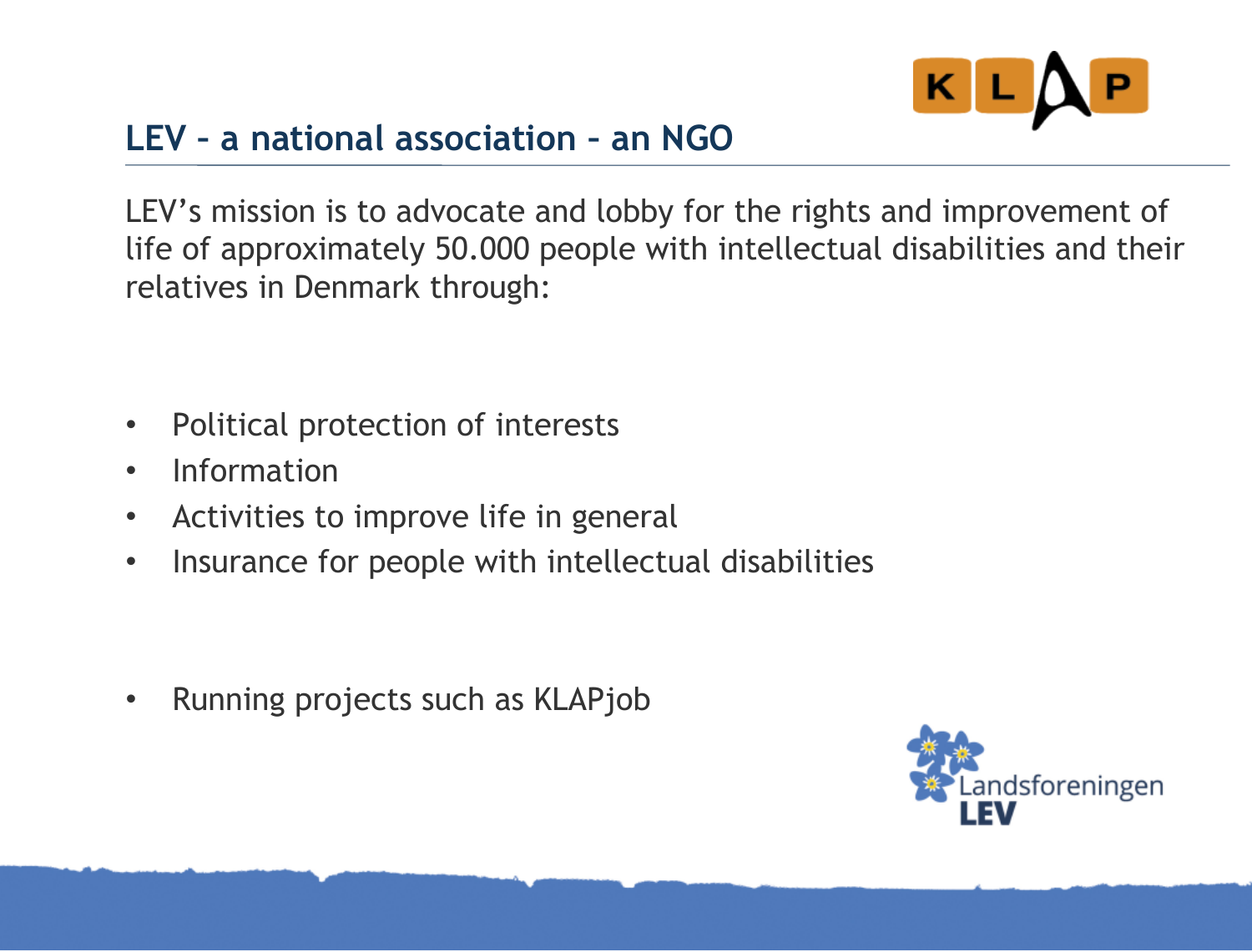

## **Klapjob offers**

Inclusion and improved quality of life through employment, primarily in retail

KLAPjob engages people with intellectual disabilities in supported jobs in the labour market instead of segregated work environments

- Established in 2009
- Created 2,500 supported jobs/skånejob (in total approx. 4,300 supported jobs/skånejob in DK)
- High level of cooperation between national businesses and NGOs as well as local municipalities



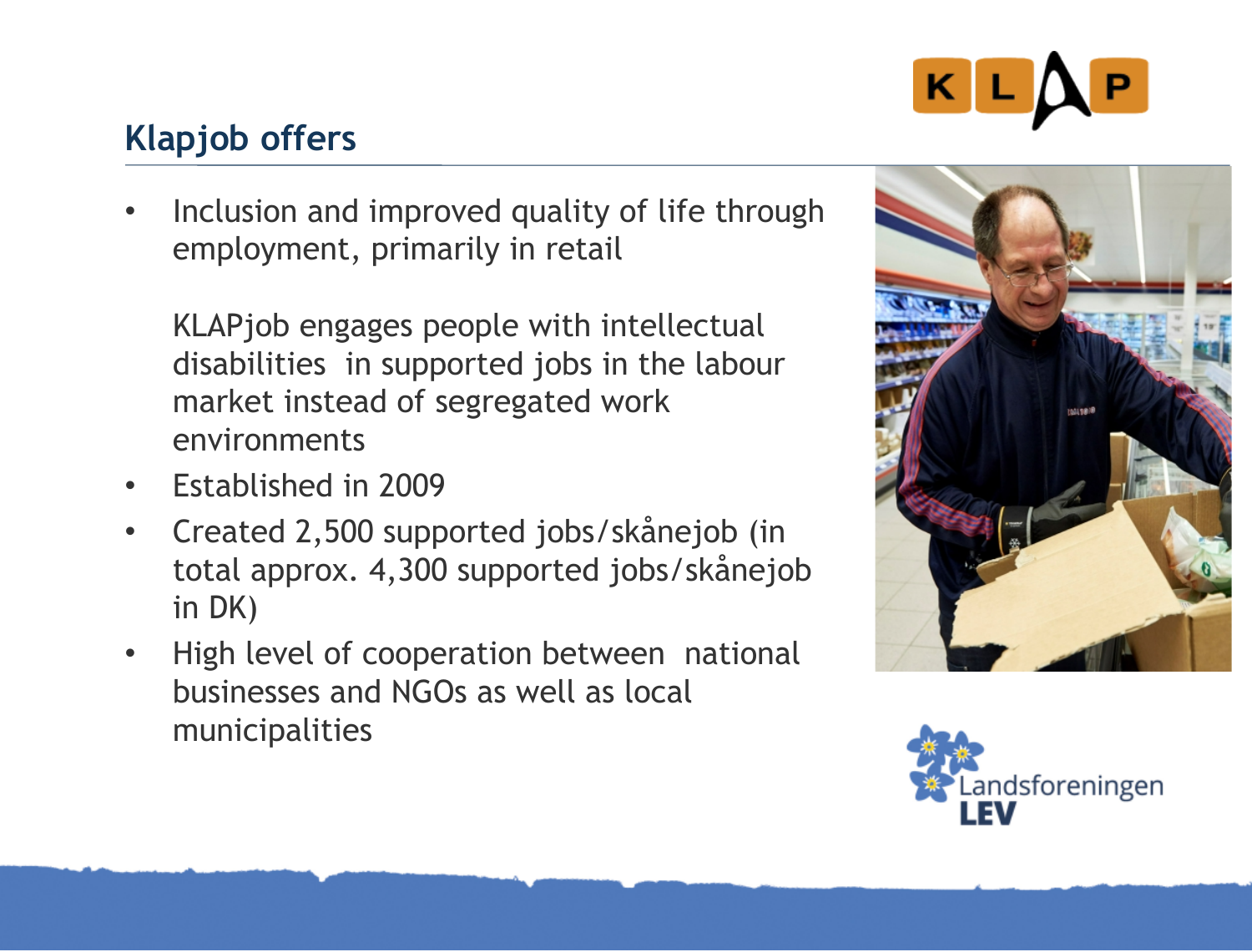

## **Klapjob - concept**

- KLAPjob and the involved companies identify in cooperation tasks that otherwise wouldn't be solved.
- A general job description is formulated and distributed in the company's organization. This description frames new jobs. This results in the establishment of approx. 100-200 jobs
- The job seeker contacts Klapjob, he is often assisted by a support person or the local municipality
- The KLAPjob consultant sets up a meeting between the candidate and the local branch
- 85 % of the candidates are permanently employed after a short work placement
- KLAPjob is cost efficient approx. 15.000 d.kr. per job



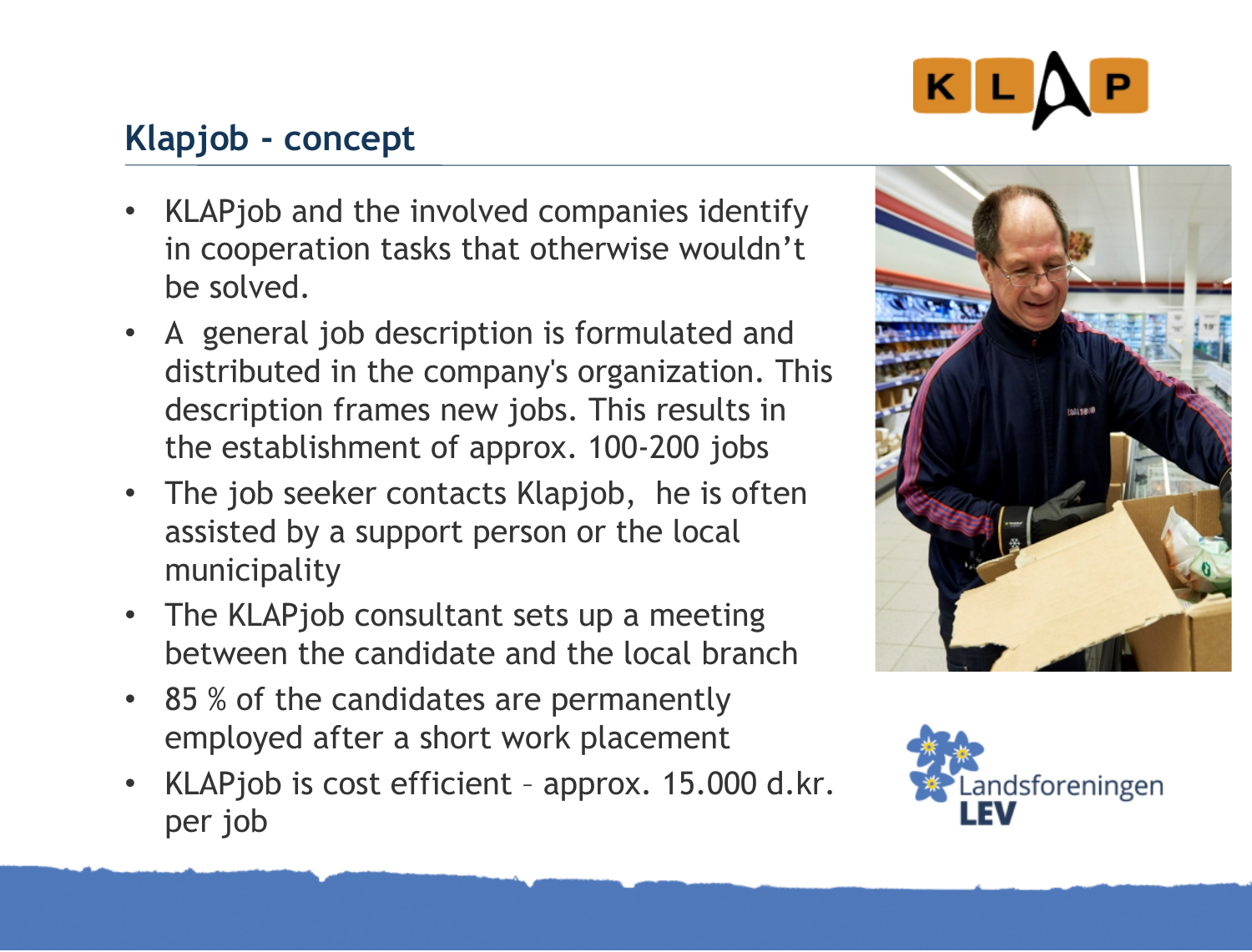

### **Benefits – the job seeker / citizen**

- Increasing quality of live
- Increasing income
- Improving health and reducing need for support from professionals

And least but not less:

- Inclusion a chance of becoming part of a work community with colleagues
- Work identity becoming employee



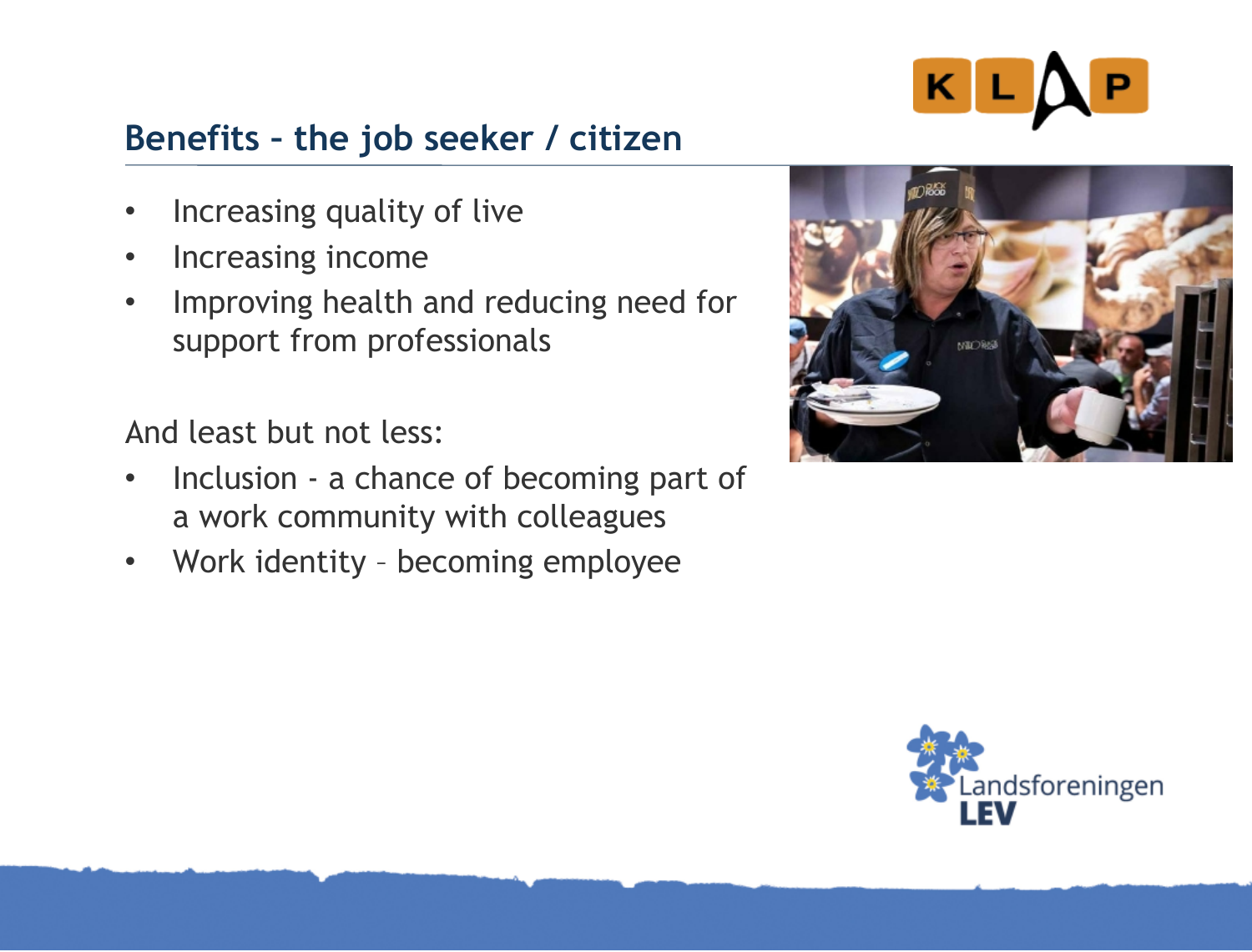

### **Benefits - LEV**

- KLAPjob assists the local municipalities in job making and job matching for people with intellectual disabilities
- In general LEV works with indirect approaches such as lobbying. KLAPjob constitutes a direct solution to specific challenges of/for people with learning disabilities
- KLAPjob provides LEV with short access to national and local politicians, as LEV/Klapjob is perceived a partner
- Strengthening the organization of LEV KLAPjob recruits employees with different perspectives supplementing the elements of a traditional NGO
- Provides hands-on experience and information on local practice and the specific challenges of our members / target group

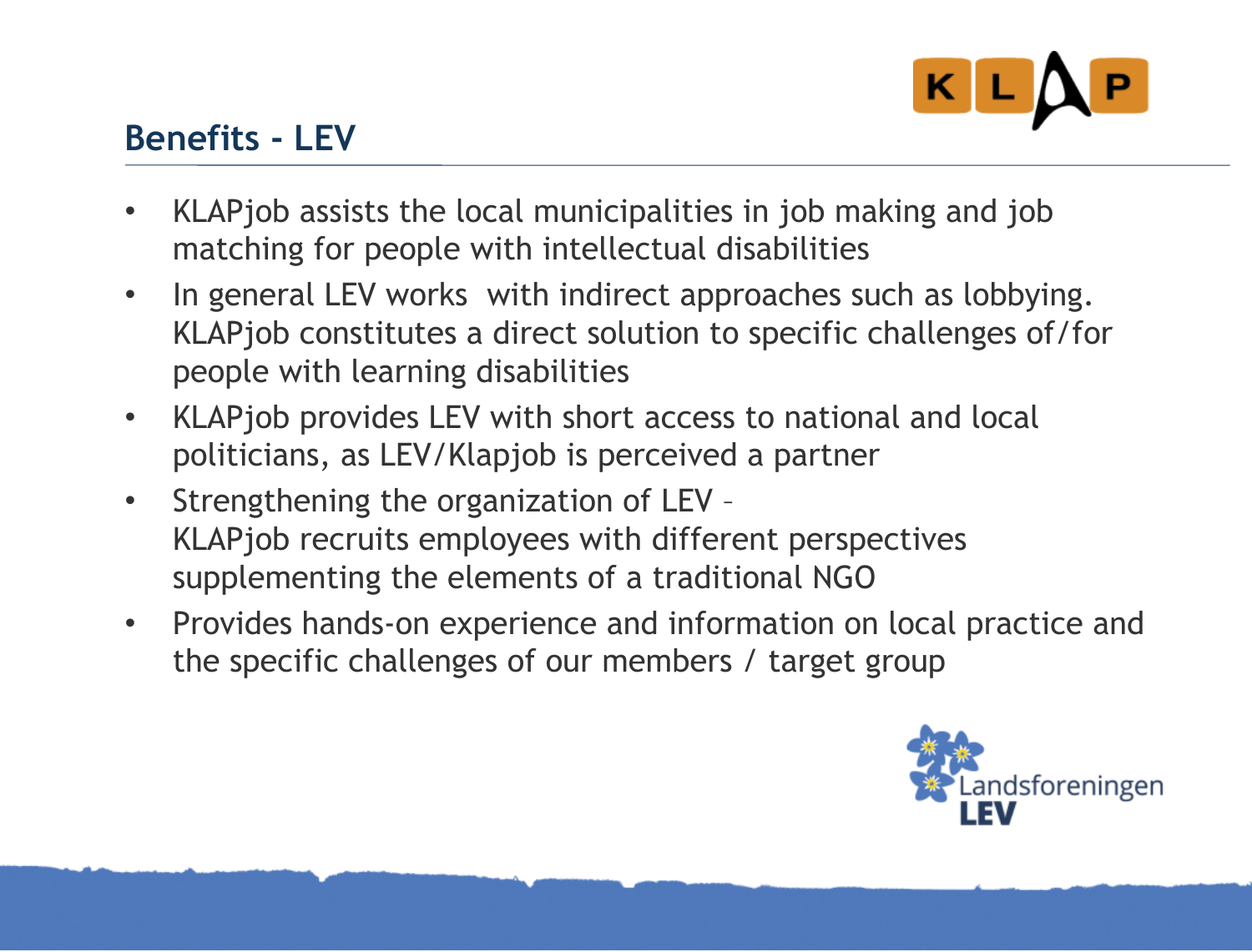

#### **Benefits – the Municipality**

- Easy and smooth access to companies that normally only work on national level
- Public saving on social efforts, aid and support in the range of 65.000-130.000 d. kr. per citizen.
- NGO assistance in a field which may represent challenges of inclusion for the Municipality



• Inclusion

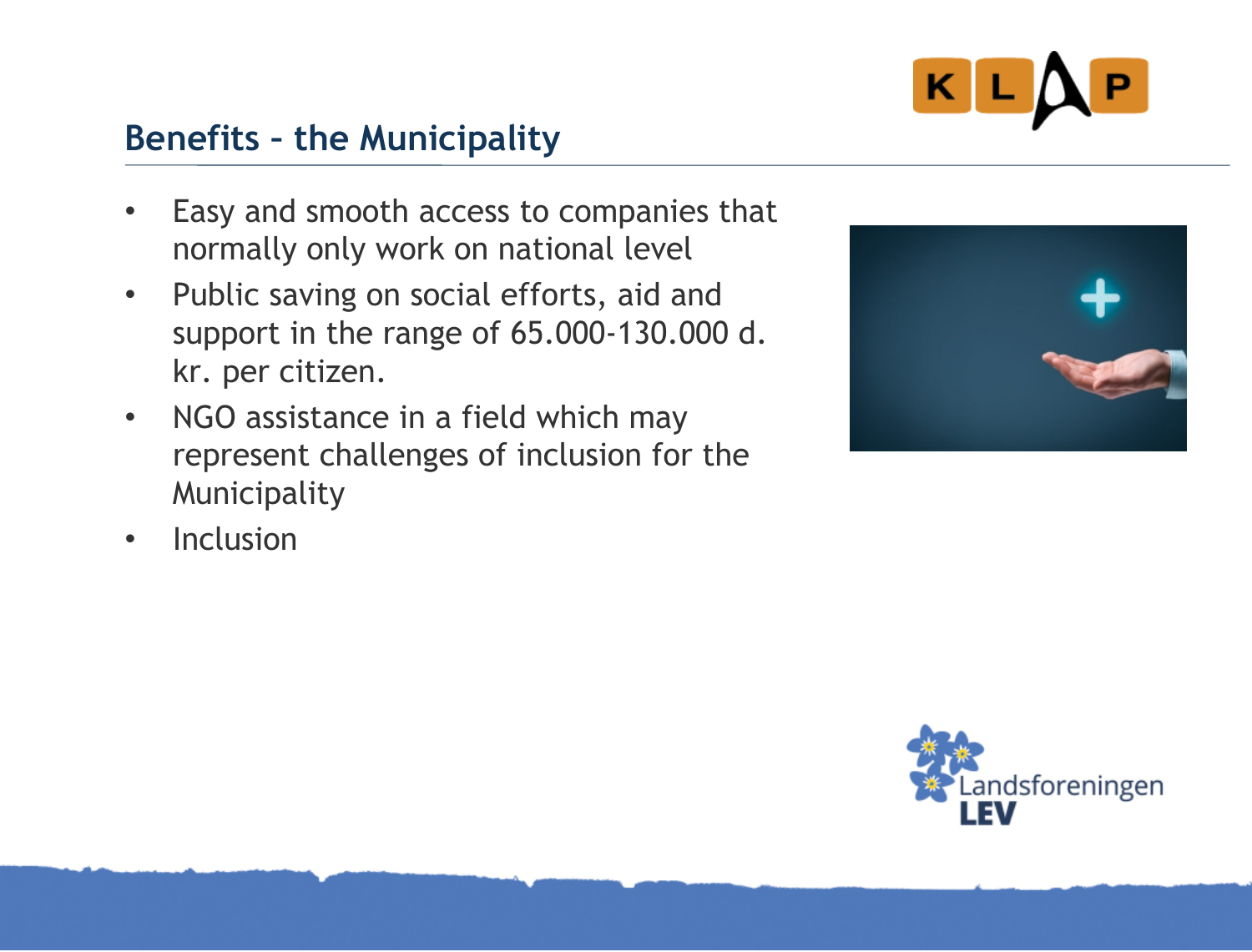

#### **Benefits – the companies**

- The companies gain access to a motivated workforce
- The work environment benefits: Coworkers experience increased work satisfaction and pride of their work place, as their company exhibits social responsibility
- Managers state that working with people with intellectual disabilities improve their leader skills and make them better leaders for the employees.

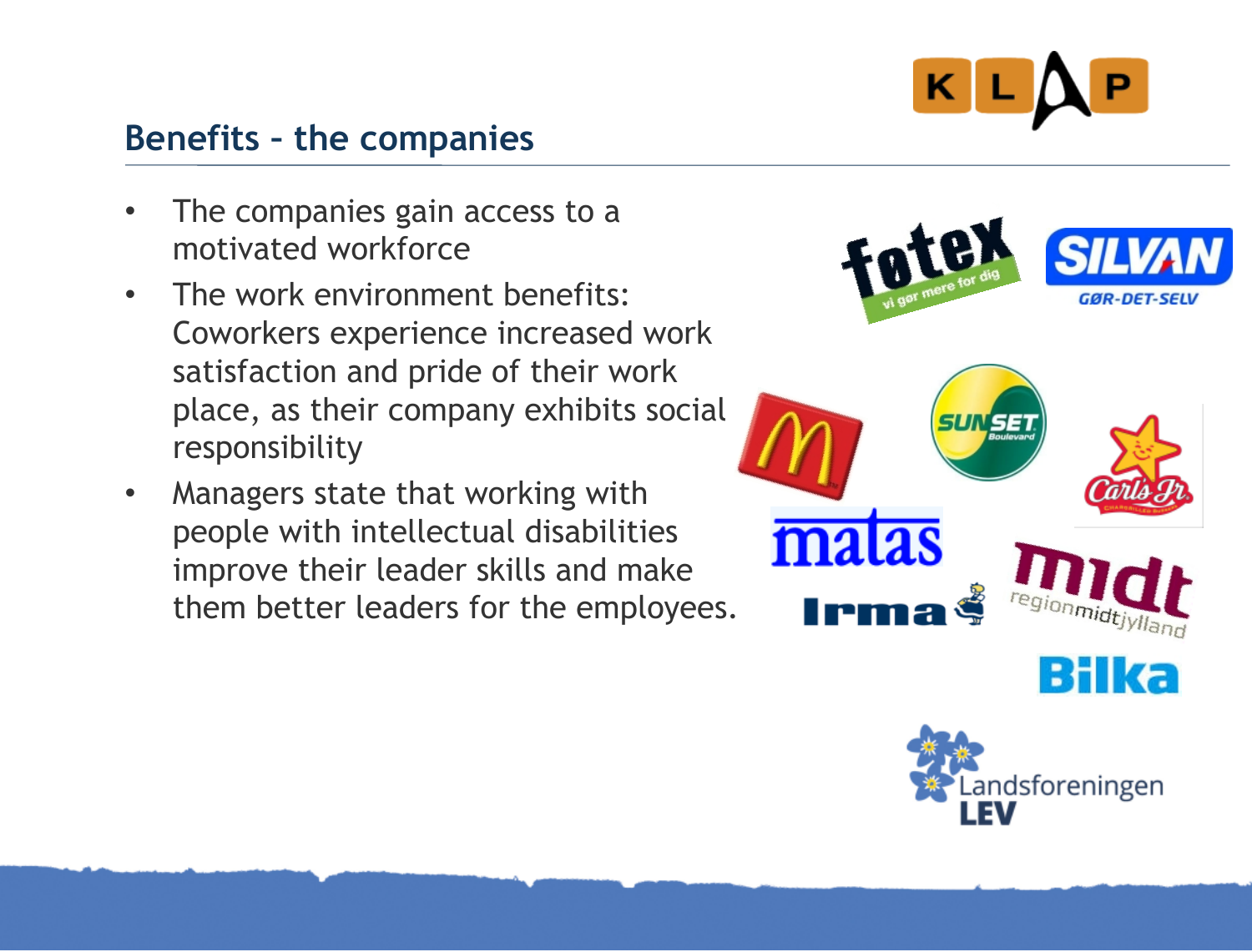

## **Challenges**

- Certain segregated environments / sheltered shops want "their" citizens to stay - and have economical self-interest in maintaining them in the protected environment
- Anxieties among citizens, relatives and professionals to remove the citizens from protected environments
- Certain local authorities are reluctant to co-operate work with a NGO - and prefer their own "solutions"
- Finances KLAPjob is financed by the state and future financing depends on MPs. Klapjob assistance is free for the municipalities.
- Due to change in legislation in 2013 lead to a massive decline in the number of disability pensions which is a pre-requisite to supported employment

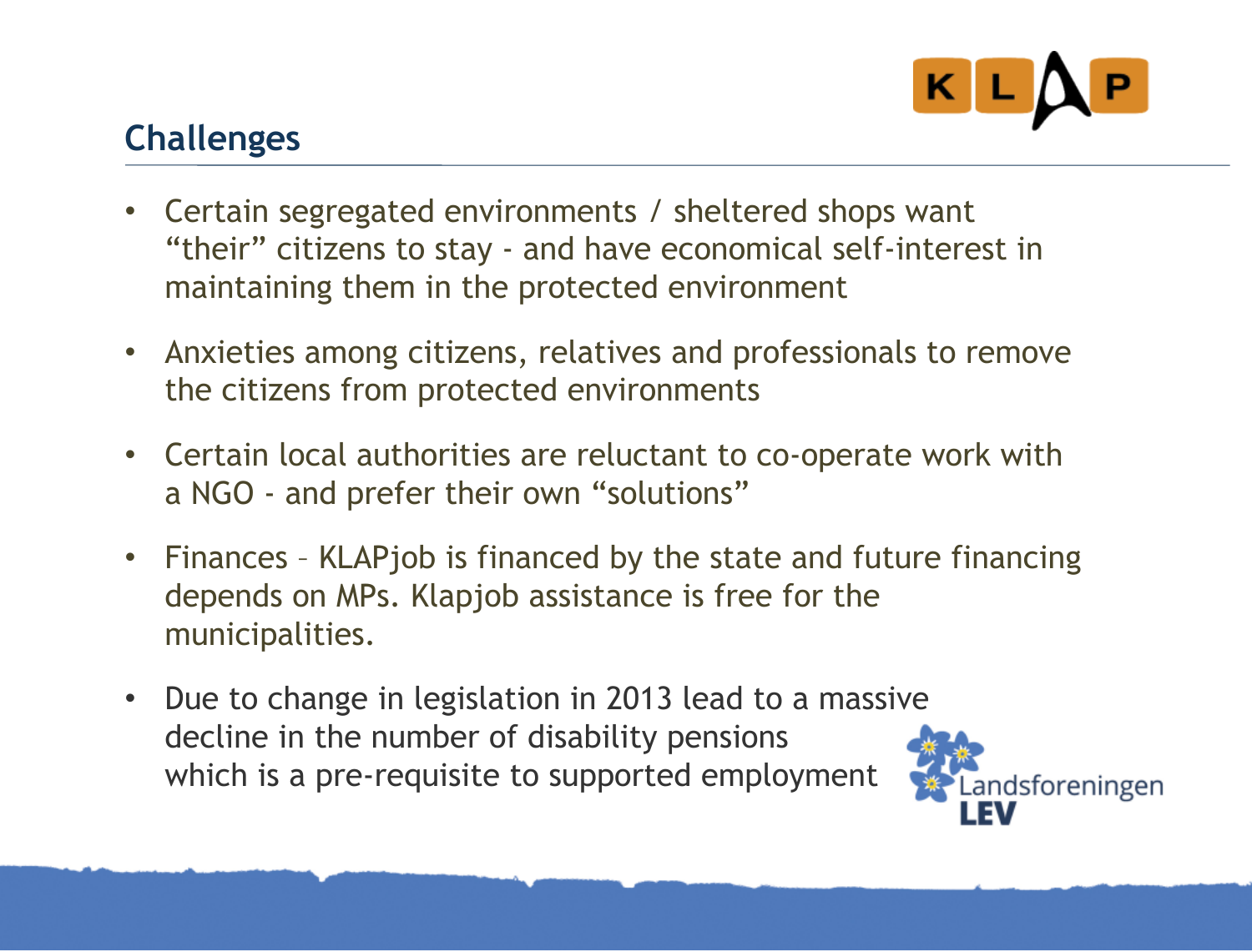

## **Key learning points from KLAPjob**

A) The companies are willing to include people with intellectual disabilities, but there has to be a reasonable business case

B) The inclusion must take place while allowing the companies to focus on their business - not the legal framework or public administrative procedures

C) We need to focus on the value of a people with intellectual disability labor - as well as the capacity/ability

D) Flexible legal framework and special paths to jobs

E) People with intellectual disability need a special support – As a national NGO LEV is able to provide this support